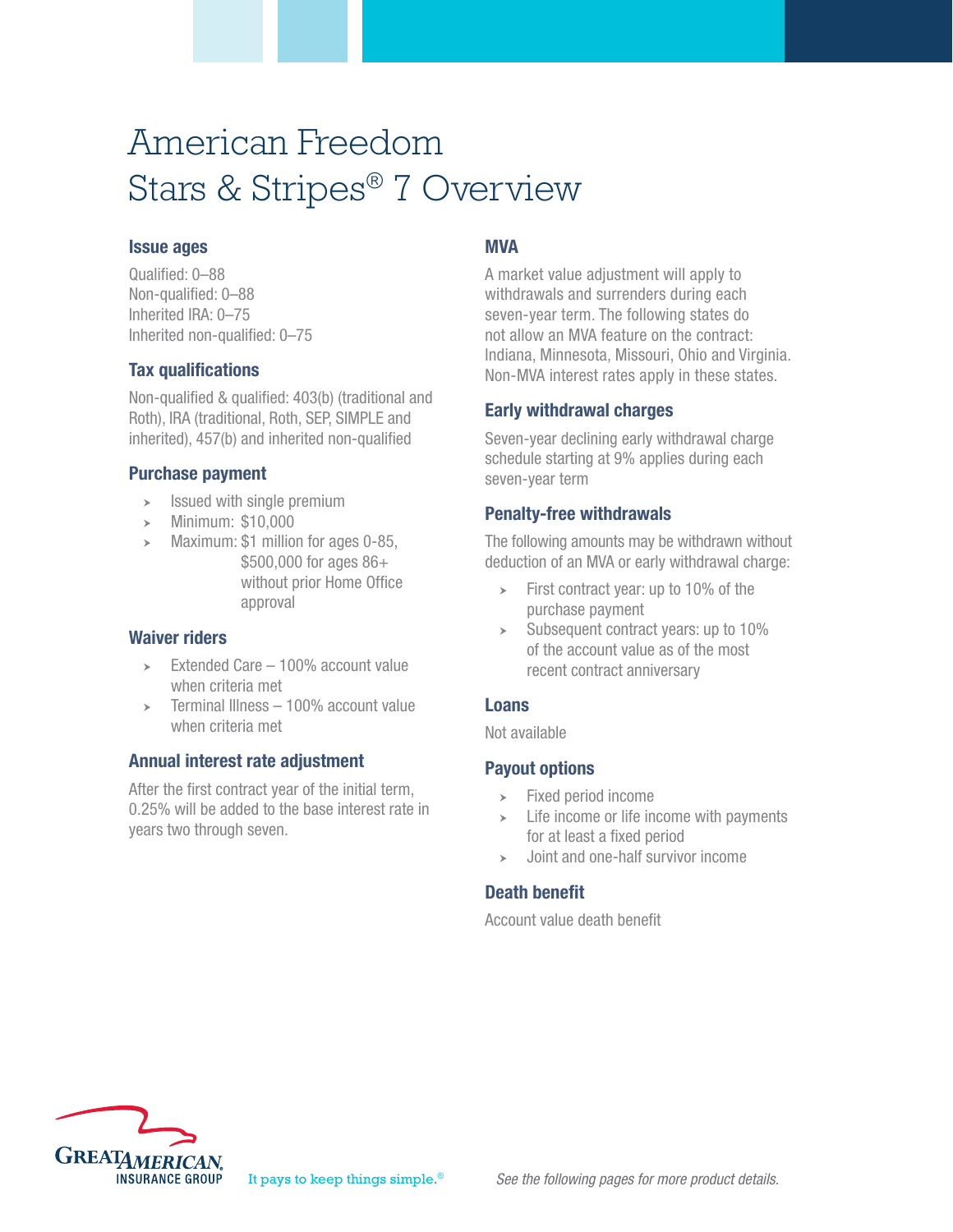| 0-88 (qualified); 0-88 (non-qualified): 0-75 (inherited IRA); 0-75 (inherited non-qualified)<br><b>Issue ages</b><br>Issue age is defined as owner's current age upon contract effective date. For joint owners, the older<br>age will be used as the issue age. |                                                                                                                                                                                                                                                                                                                                                                                                                                                                                                                                                                                                      |  |  |  |  |  |  |
|------------------------------------------------------------------------------------------------------------------------------------------------------------------------------------------------------------------------------------------------------------------|------------------------------------------------------------------------------------------------------------------------------------------------------------------------------------------------------------------------------------------------------------------------------------------------------------------------------------------------------------------------------------------------------------------------------------------------------------------------------------------------------------------------------------------------------------------------------------------------------|--|--|--|--|--|--|
| <b>Purchase payment</b>                                                                                                                                                                                                                                          | This product accepts a single purchase payment for non-qualified, 403(b) (Traditional and Roth),<br>Traditional IRA, Roth IRA, SEP IRA, SIMPLE IRA, Inherited IRA, Inherited non-qualified and 457<br>plan funds.<br><b>Minimum: \$10,000</b><br><b>Maximum:</b> \$1 million for ages 0-85, \$500,000 for ages 86+ without prior Home Office approval                                                                                                                                                                                                                                                |  |  |  |  |  |  |
|                                                                                                                                                                                                                                                                  | Maximums apply to the total purchase payments made to all annuities from the companies of Great<br>American Insurance Group with the same owners or the same annuitants.                                                                                                                                                                                                                                                                                                                                                                                                                             |  |  |  |  |  |  |
| <b>Interest rates</b>                                                                                                                                                                                                                                            | The base interest rate at the beginning of each term is guaranteed to be the base interest rate at<br>the end of that term. Current interest rates and guaranteed interest rates may vary by state; please<br>refer to the current interest rate chart.                                                                                                                                                                                                                                                                                                                                              |  |  |  |  |  |  |
| <b>Terms</b>                                                                                                                                                                                                                                                     | This product has a seven-year term.                                                                                                                                                                                                                                                                                                                                                                                                                                                                                                                                                                  |  |  |  |  |  |  |
| <b>Annual interest rate</b><br>adjustment                                                                                                                                                                                                                        | In years two through seven, 0.25% will be added to the previous year's credited rate.                                                                                                                                                                                                                                                                                                                                                                                                                                                                                                                |  |  |  |  |  |  |
| <b>Extended care</b><br>waiver rider                                                                                                                                                                                                                             | To help ease the strain of certain unforeseen events, an extended care waiver rider is available for<br>no additional charge. If the owner is confined to a nursing home or other long-term care facility<br>after the completion of the first contract year for at least 90 consecutive days, early withdrawal<br>charges may be waived on withdrawals up to a full surrender.                                                                                                                                                                                                                      |  |  |  |  |  |  |
| <b>Terminal illness</b><br>waiver rider                                                                                                                                                                                                                          | Provided that the diagnosis is rendered more than one year after the contract effective date, up to<br>100% of the account value can be withdrawn without deduction of an early withdrawal charge if<br>the owner or joint owner is diagnosed by a physician as having a terminal illness with a prognosis<br>of 12 months or less. This waiver may be used only once.                                                                                                                                                                                                                               |  |  |  |  |  |  |
| <b>Account value</b>                                                                                                                                                                                                                                             | The account value is equal to 100% of the purchase payment received, plus interest credited daily,<br>less any amounts withdrawn, including any applicable MVA or early withdrawal charges, less any<br>applicable premium taxes and other taxes required by your state.                                                                                                                                                                                                                                                                                                                             |  |  |  |  |  |  |
| <b>Surrender value</b>                                                                                                                                                                                                                                           | The surrender value is equal to the account value, less any early withdrawal charge and MVA that<br>would apply to a surrender.                                                                                                                                                                                                                                                                                                                                                                                                                                                                      |  |  |  |  |  |  |
| <b>Market value</b><br>adjustment                                                                                                                                                                                                                                | During each seven-year term, a market value adjustment or MVA will apply to withdrawals and<br>surrenders. The MVA factor is calculated by comparing the interest rate environment when<br>the contract is purchased to the environment when the withdrawal is taken or the contract is<br>surrendered. This can result in an increase to the surrender value during a period of decreasing<br>rates, or a decrease from the surrender value during a period of increasing or steady rates. The<br>MVA will not apply if renewed for one-year terms or during the last 30 days of a multi-year term. |  |  |  |  |  |  |
|                                                                                                                                                                                                                                                                  | The following states do not allow an MVA feature on the contract: Indiana, Minnesota, Missouri,<br>Ohio and Virginia. Non-MVA interest rates apply in these states.                                                                                                                                                                                                                                                                                                                                                                                                                                  |  |  |  |  |  |  |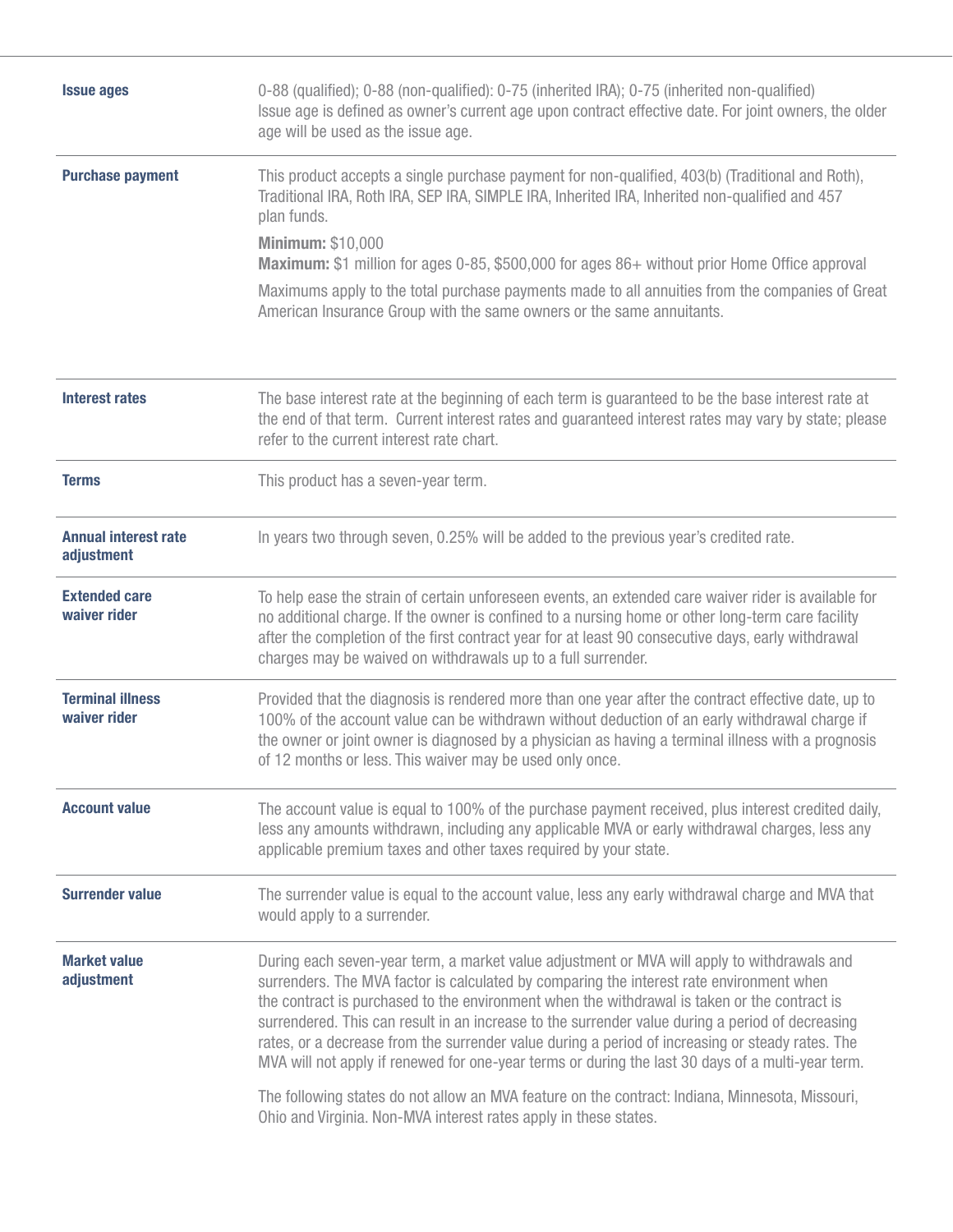| <b>Early withdrawal charge</b>   | During each seven-year term, an early withdrawal charge is applied to surrenders and withdrawals.<br>Early withdrawal charges will not apply if renewed for one-year terms or during the last 30 days of a<br>multi-year term.                                                                                                                                                                                                                                                                                                                                                                                                                                                                                                                                                                                                                                                                                       |    |                |    |    |    |    |                |       |  |
|----------------------------------|----------------------------------------------------------------------------------------------------------------------------------------------------------------------------------------------------------------------------------------------------------------------------------------------------------------------------------------------------------------------------------------------------------------------------------------------------------------------------------------------------------------------------------------------------------------------------------------------------------------------------------------------------------------------------------------------------------------------------------------------------------------------------------------------------------------------------------------------------------------------------------------------------------------------|----|----------------|----|----|----|----|----------------|-------|--|
|                                  | <b>Term year</b>                                                                                                                                                                                                                                                                                                                                                                                                                                                                                                                                                                                                                                                                                                                                                                                                                                                                                                     | 1  | $\overline{2}$ | 3  | 4  | 5  | 6  | $\overline{7}$ | $8+$  |  |
|                                  | <b>Early withdrawal charge</b>                                                                                                                                                                                                                                                                                                                                                                                                                                                                                                                                                                                                                                                                                                                                                                                                                                                                                       | 9% | 8%             | 7% | 6% | 5% | 4% | 3%             | $0\%$ |  |
| <b>Free withdrawal allowance</b> | At any time before the first contract anniversary, up to 10% of the total purchase payment<br>may be withdrawn without incurring an MVA or early withdrawal charge.                                                                                                                                                                                                                                                                                                                                                                                                                                                                                                                                                                                                                                                                                                                                                  |    |                |    |    |    |    |                |       |  |
|                                  | At any time after the first contract anniversary, up to 10% of the account value as of the<br>most recent contract anniversary may be withdrawn without incurring an MVA or early<br>withdrawal charge.                                                                                                                                                                                                                                                                                                                                                                                                                                                                                                                                                                                                                                                                                                              |    |                |    |    |    |    |                |       |  |
|                                  | Cumulative withdrawals made in any year that exceed this 10% withdrawal allowance are subject<br>to an MVA and early withdrawal charges. Unused portions of the free withdrawal allowance may<br>not be carried over from one contract year to the next.                                                                                                                                                                                                                                                                                                                                                                                                                                                                                                                                                                                                                                                             |    |                |    |    |    |    |                |       |  |
| <b>Withdrawals</b>               | Withdrawals generally are allowed any time and are subject to IRS regulations. Minimum<br>withdrawal: \$500; Minimum account value following withdrawal: \$2,000. Any withdrawals<br>received prior to age 591/2 may be subject to restrictions and a 10% penalty tax.                                                                                                                                                                                                                                                                                                                                                                                                                                                                                                                                                                                                                                               |    |                |    |    |    |    |                |       |  |
| <b>Death benefit</b>             | The account value will be paid upon death of the owner. A spouse who is the sole surviving<br>beneficiary may elect to become the successor owner.                                                                                                                                                                                                                                                                                                                                                                                                                                                                                                                                                                                                                                                                                                                                                                   |    |                |    |    |    |    |                |       |  |
| <b>Payout options</b>            | The following payout options are available: fixed period income, life income or life income with<br>payments for at least a fixed period, and joint and one-half survivor income. The account value will<br>be used to provide income benefit payments.                                                                                                                                                                                                                                                                                                                                                                                                                                                                                                                                                                                                                                                              |    |                |    |    |    |    |                |       |  |
| <b>Renewal</b>                   | At the end of a multi-year term, if a new term longer than one year is available, clients will have<br>the option to renew their contract for one-year terms or begin a new multi-year term. If clients do<br>not choose an option, the contract will automatically renew for one-year terms. No MVA or early<br>withdrawal charge will apply during one-year terms. The MVA and early withdrawal charge apply<br>during every multi-year renewal term, except during the last 30 days of the term. Any withdrawals<br>received prior to age 591/2 may be subject to restrictions and a 10% tax penalty. If the owner does<br>not elect an option at the end of a term, the contract will automatically renew for a one-year term.<br>The MVA and early withdrawal charges do not apply during one-year terms. The base interest rate<br>in effect for a new term will be guaranteed for the length of the new term. |    |                |    |    |    |    |                |       |  |
| <b>State variations</b>          | Term renewal of one year only available in Maryland, Mississippi, Oregon, Rhode Island and<br>Washington.                                                                                                                                                                                                                                                                                                                                                                                                                                                                                                                                                                                                                                                                                                                                                                                                            |    |                |    |    |    |    |                |       |  |